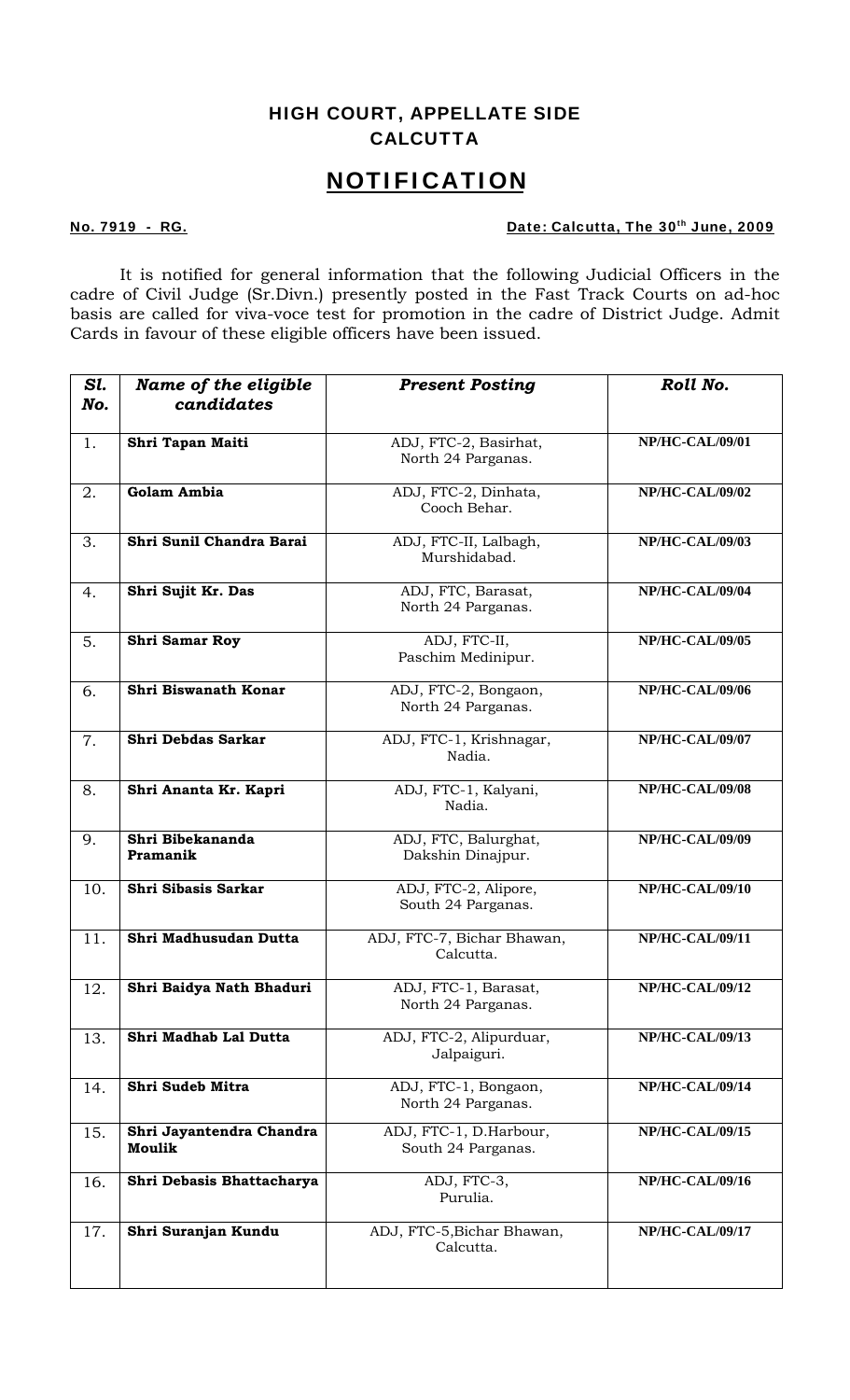| 18. | Shri Kundan Kumar<br>Kumai         | ADJ, FTC-8, Bichar Bhawan,<br>Calcutta     | <b>NP/HC-CAL/09/18</b> |
|-----|------------------------------------|--------------------------------------------|------------------------|
| 19. | Shri Sankar Nath Das               | ADJ, FTC-2, Jalpaiguri                     | <b>NP/HC-CAL/09/19</b> |
| 20. | Md. Muizzuddeen                    | ADJ, FTC, Katwa,<br>Burdwan.               | <b>NP/HC-CAL/09/20</b> |
| 21. | Shri Amar Kanti Acharya            | ADJ, FTC, Malbazar,<br>Jalpaiguri.         | <b>NP/HC-CAL/09/21</b> |
| 22. | Shri Sudip Niyogi                  | ADJ, FTC-2, Ranaghat,<br>Nadia.            | <b>NP/HC-CAL/09/22</b> |
| 23. | Shri Somnath<br>Bandyopadhyay      | ADJ, FTC-3, Berhampore,<br>Murshidabad.    | <b>NP/HC-CAL/09/23</b> |
| 24. | Shri Chakarlal Singha              | ADJ, FTC-3, Malda.                         | <b>NP/HC-CAL/09/24</b> |
| 25. | Shri Tapan Sen                     | ADJ, FTC-3, Asansol,<br>Burdwan            | <b>NP/HC-CAL/09/25</b> |
| 26. | Shri Shyamalendu Ghosal            | ADJ, FTC-2, Raiganj,<br>Uttar Dinajpur.    | NP/HC-CAL/09/26        |
| 27. | Shri Sandipan<br>Bandyopadhyay     | ADJ, FTC-1, Serampore,<br>Hooghly.         | <b>NP/HC-CAL/09/27</b> |
| 28. | Shri Subodh Kr. Batabyal           | ADJ, FTC-4, Bichar Bhawan,<br>Calcutta.    | <b>NP/HC-CAL/09/28</b> |
| 29. | Md. Amzad Hossain                  | ADJ, FTC-5, Barasat,<br>North 24 Parganas. | <b>NP/HC-CAL/09/29</b> |
| 30. | Shri Tapan Kr.<br>Das-I            | ADJ, FTC-2, Suri,<br>Birbhum.              | <b>NP/HC-CAL/09/30</b> |
| 31. | Shri Bankim Ch.<br>Chattopadhyay   | ADJ, FTC-1, Contai,<br>Purba Medinipur.    | <b>NP/HC-CAL/09/31</b> |
| 32. | Shri Partha Pratim Roy             | ADJ, FTC, Buniadpur,<br>Dakshin Dinajpur.  | <b>NP/HC-CAL/09/32</b> |
| 33. | Shri Subhobrata<br>Chowdhury       | ADJ, FTC-1, Jalpaiguri.                    | <b>NP/HC-CAL/09/33</b> |
| 34. | Shri Janmenjoy<br>Patra            | ADJ, FTC-1, Alipurduar,<br>Jalpaiguri.     | <b>NP/HC-CAL/09/34</b> |
| 35. | Smt. Krishna Poddar                | ADJ, FTC-I, Alipore,<br>South 24 Parganas. | <b>NP/HC-CAL/09/35</b> |
| 36. | Smt. Mitali<br>Bandyopadhyay       | ADJ, FTC-2,<br>Hooghly.                    | <b>NP/HC-CAL/09/36</b> |
| 37. | <b>Syed Nurul Hossain</b>          | ADJ, FTC-1, Chandannagar,<br>Hooghly.      | NP/HC-CAL/09/37        |
| 38. | Shri Tapan Kr.<br>$Sinha - I$      | ADJ, FTC-3, Islampur,<br>Uttar Dinajpur.   | <b>NP/HC-CAL/09/38</b> |
| 39. | Shri Debi Prasad Mallick           | ADJ, FTC-2,<br>Cooch Behar.                | <b>NP/HC-CAL/09/39</b> |
| 40. | Smt. Sanghamitra<br>Mukherjee      | ADJ, FTC, Serampore,<br>Hooghly.           | NP/HC-CAL/09/40        |
| 41. | <b>Shri Animesh</b><br>Chakrabarty | ADJ, FTC-3, Rampurhat,<br>Birbhum.         | NP/HC-CAL/09/41        |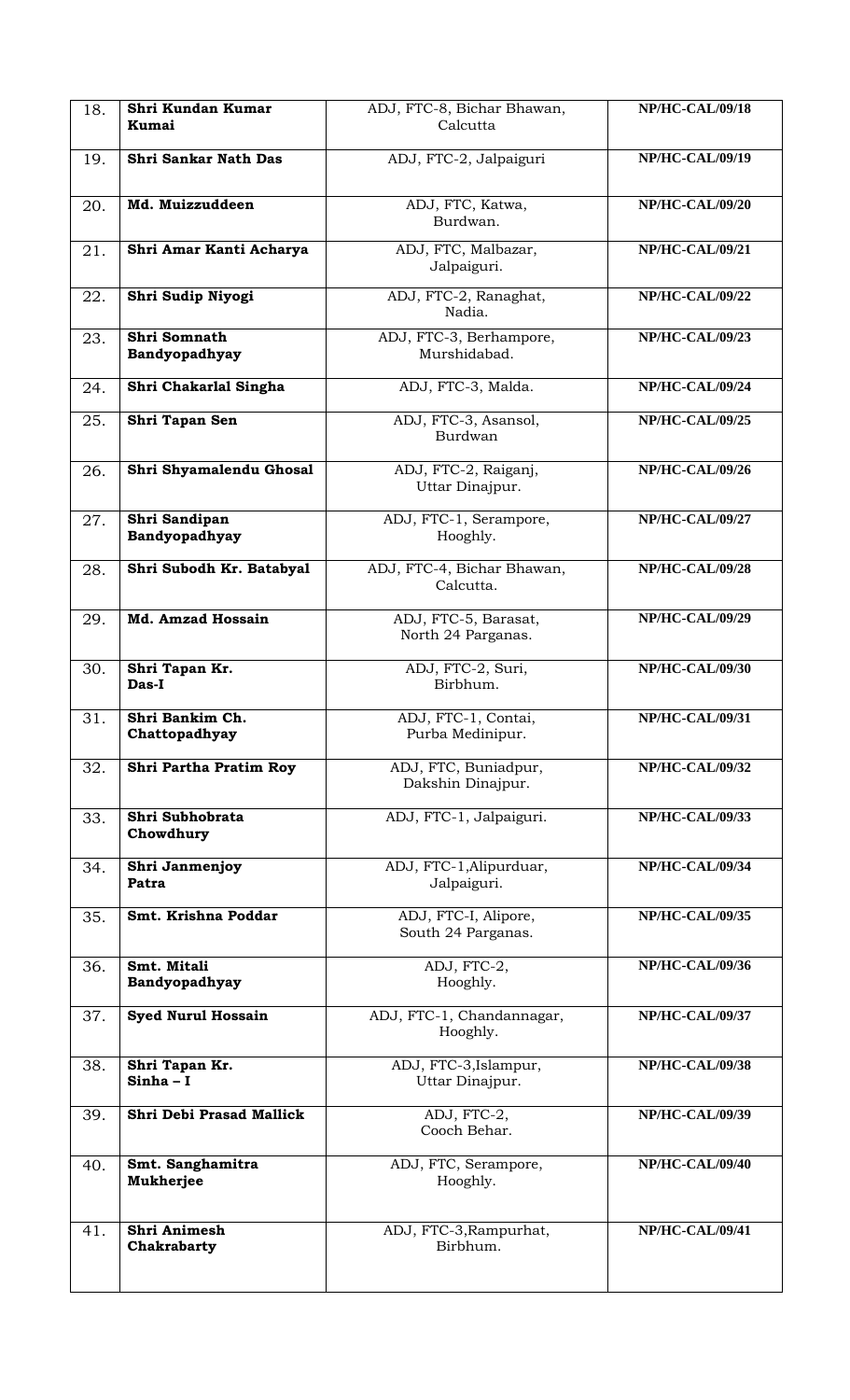| 42. | Shri Saroj Tangluwa                  | ADJ, FTC-3, Diamond Harbour,<br>South 24 Parganas. | NP/HC-CAL/09/42                     |
|-----|--------------------------------------|----------------------------------------------------|-------------------------------------|
| 43. | Smt. Madhumati Mitra                 | ADJ, FTC-2, Kandi,<br>Murshidabad.                 | NP/HC-CAL/09/43                     |
| 44. | Shri Partha Lahiri                   | ADJ, FTC-1, Jangipur,<br>Murshidabad.              | NP/HC-CAL/09/44                     |
| 45. | Shri Debabrata Sinha                 | ADJ, FTC-1,<br>Burdwan.                            | <b>NP/HC-CAL/09/45</b>              |
| 46. | Shri Subhasis Dasgupta               | ADJ, FTC, Durgapur,<br>Burdwan.                    | <b>NP/HC-CAL/09/46</b>              |
| 47. | Shri Biswanath Dey                   | ADJ, FTC-3, Krishnanagar,<br>Nadia.                | NP/HC-CAL/09/47                     |
| 48. | Shri Sanjit Majumder                 | ADJ, FTC-2,<br>Purulia.                            | <b>NP/HC-CAL/09/48</b>              |
| 49. | Shri Ashish Kr. Sikdar               | ADJ, FTC,<br>Bankura.                              | <b>NP/HC-CAL/09/49</b>              |
| 50. | Shri Rabindra Nath<br><b>Samanta</b> | ADJ, FTC, Jhargram,<br>Pas. Medinipur.             | <b>NP/HC-CAL/09/50</b>              |
| 51. | Shri Subal Kr. Khamari               | ADJ, FTC, Khatra,<br>Bankura.                      | <b>NP/HC-CAL/09/51</b>              |
| 52. | Shri Prasun Kr.<br>Bhattacharjee     | ADJ, FTC-1,<br>Cooch Behar.                        | <b>NP/HC-CAL/09/52</b>              |
| 53. | Shri Buddheswar Mahanti              | ADJ, FTC-1, Ranaghat,<br>Nadia.                    | <b>NP/HC-CAL/09/53</b>              |
| 54. | Shri Kamal De                        | ADJ, FTC-1, Siliguri,<br>Darjeeling.               | <b>NP/HC-CAL/09/54</b>              |
| 55. | Shri Partha Sarathi<br>Mukhopadhyay  | ADJ, FTC-3, Barrackpore,<br>North 24 Parganas.     | <b>NP/HC-CAL/09/55</b>              |
| 56. | Smt. Jayanti Moitra                  | ADJ, FTC-1, Bichar Bhawan<br>Calcutta.             | <b>NP/HC-CAL/09/56</b>              |
| 57. | Smt. Sribas Ch. Das                  | ADJ, FTC-3,<br>Cooch Behar.                        | $\overline{\text{NP/HC-CAL}/09}/57$ |
| 58. | Shri Asit Kr. Dey                    | ADJ, FTC-3,<br>Jalpaiguri.                         | <b>NP/HC-CAL/09/58</b>              |
| 59. | Shri Swapan Kr. Dutta                | ADJ, FTC-I, Baruipur,<br>South 24 Parganas.        | <b>NP/HC-CAL/09/59</b>              |
| 60. | Shri Sankar Brahma                   | ADJ, FTC-1, Lalbagh,<br>Murshidabad.               | <b>NP/HC-CAL/09/60</b>              |
| 61. | Smt. Banani Chakraborty              | ADJ, FTC-2, Baruipur,<br>North 24 Parganas.        | <b>NP/HC-CAL/09/61</b>              |
| 62. | Shri Pulak Kr. Kundu                 | ADJ, FTC-2,<br>Malda.                              | <b>NP/HC-CAL/09/62</b>              |
| 63. | Shri Paban Kr. Mondol                | ADJ, FTC-2, Berhampore,<br>Murshidabad.            | <b>NP/HC-CAL/09/63</b>              |
| 64. | Shri Swapan Kr. Mahanti              | ADJ, FTC-1,<br>Purulia.                            | NP/HC-CAL/09/64                     |
| 65. | Ava Khan                             | ADJ, FTC-1, Sealdah,<br>South 24 Parganas.         | <b>NP/HC-CAL/09/65</b>              |
|     |                                      |                                                    |                                     |